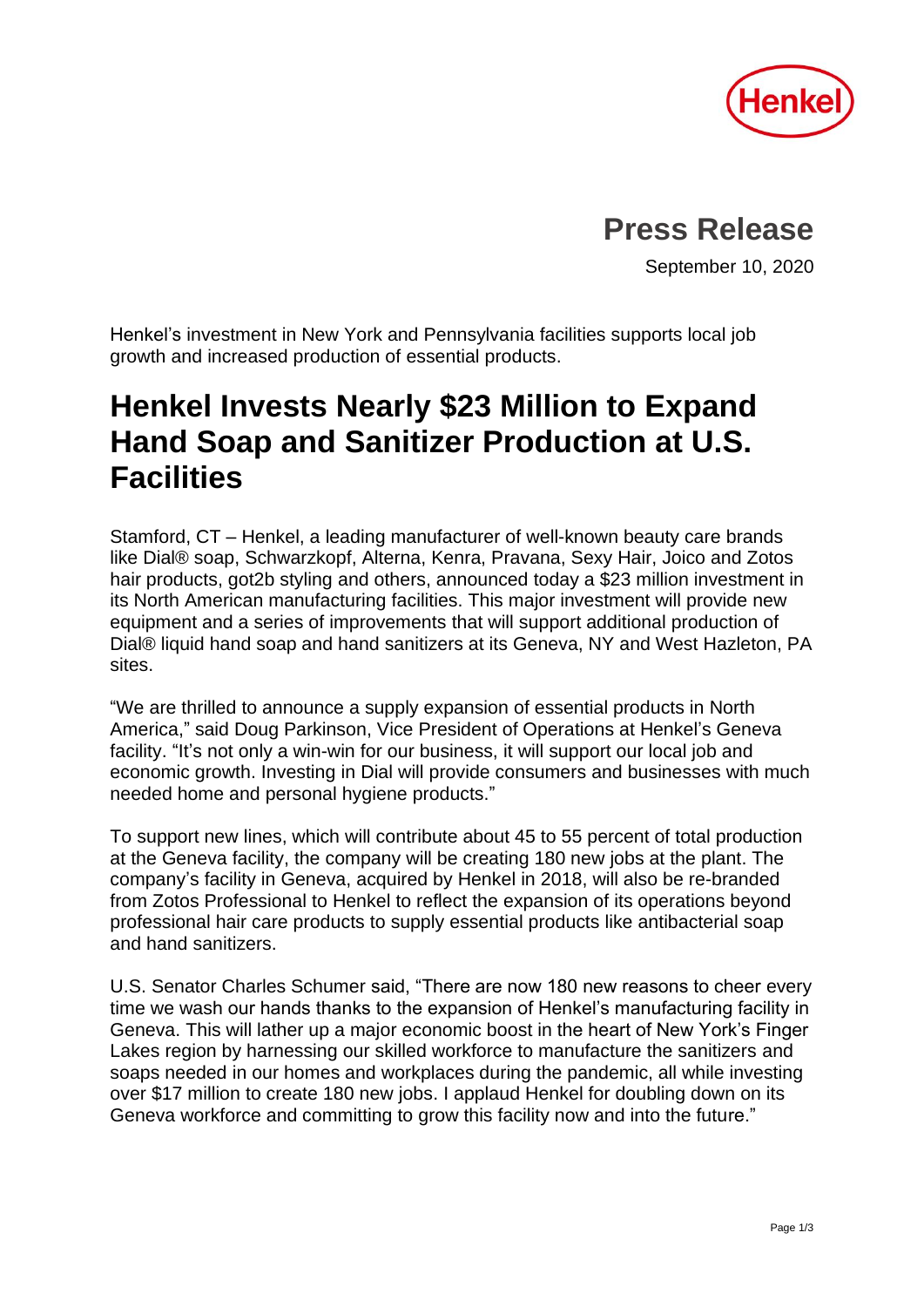"We are proud to work with Henkel on this fantastic investment in the Geneva community. Zotos, and now Henkel, are important parts of the manufacturing base in the region and we are thrilled to help more manufacturing jobs flow to the community," said Congressman Tom Reed. "We will continue to advocate for our local economies and always encourage corporations to take a look at the incredible workforce and business environment our District has to offer."

The new expansion includes a \$17.3 million investment in new equipment and technology at Henkel's Geneva, NY facility to support production of Dial® hand sanitizers and foaming hand wash, in addition to \$2.5 million at the West Hazleton facility. As part of this overall expansion, Henkel has also invested \$3 million in additional equipment to support on-site production at both sites.

Some aspects of the new technology will be installed in October and operational in November 2020, and the remainder will be up and running by June 2021.

"This new investment builds our long history of commitment to the Geneva community and sustainability efforts. In 2011, we invested \$6 million to build two 1.6MW wind turbines that now provide up to 20 percent of total site consumption equivalency, and on a windy day, the turbines can fuel the entire plant. Additionally, the facility is investing \$5 million in a wastewater treatment system that will ensure a clean effluent stream, ultimately enabling reuseable water as a pillar of our community sustainable strategy," said Parkinson. "With this new Henkel investment and the addition of the powerhouse Dial brand, our modern operations support the addition of 180 highly-skilled & talented employees that we are attracting from our local community to help further strengthen the Finger Lakes economy. We are extremely proud to be increasing our essential manufacturing of Dial soap and sanitizer products, during this challenging time."

#### **About Henkel in North America**

In North America, Henkel operates across its three business units: Adhesive Technologies, Beauty Care, and Laundry & Home Care. Its portfolio of well-known consumer and industrial brands includes Schwarzkopf® hair care, Dial® soaps, Right Guard® antiperspirants, Persil®, Purex®, and all® laundry detergents, Snuggle® fabric softeners as well as Loctite®, Technomelt® and Bonderite® adhesives. With sales of around 6 billion US dollars (5 billion euros) in 2019, North America accounts for 26 percent of the company's global sales. Henkel employs approximately 9,000 people across the U.S., Canada and Puerto Rico. For more information, please visit [www.henkel-northamerica.com,](http://www.henkel-northamerica.com/) and on Twitter [@Henkel\\_NA.](https://twitter.com/Henkel_NA)

#### **About Henkel**

Henkel operates globally with a well-balanced and diversified portfolio. The company holds leading positions with its three business units in both industrial and consumer businesses thanks to strong brands, innovations and technologies. Henkel Adhesive Technologies is the global leader in the adhesives market – across all industry segments worldwide. In its Laundry & Home Care and Beauty Care businesses, Henkel holds leading positions in many markets and categories around the world. Founded in 1876, Henkel looks back on more than 140 years of success. In 2019, Henkel reported sales of more than 20 billion euros and adjusted operating profit of more than 3.2 billion euros. Henkel